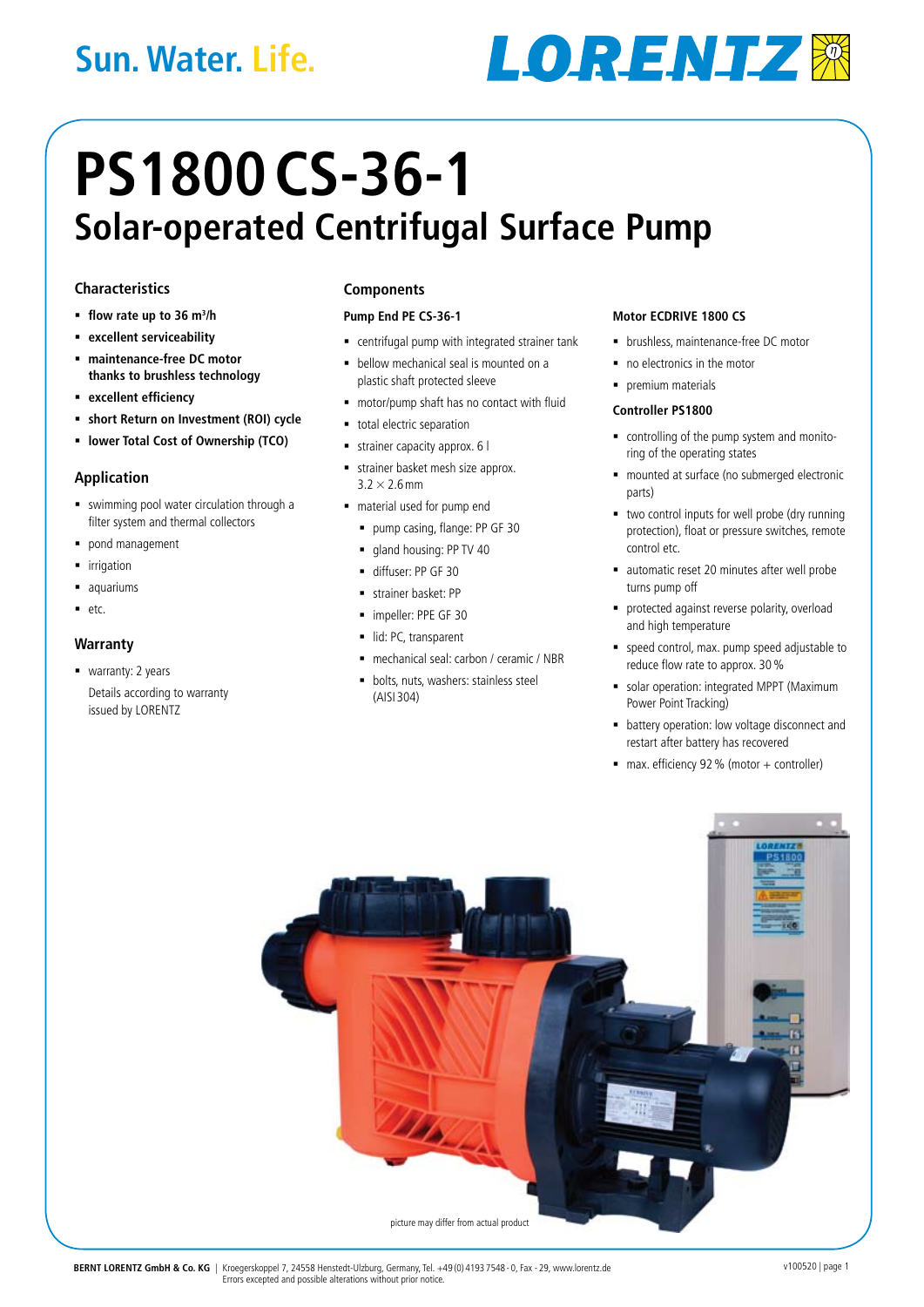

#### **System Sizing Table: Solar-direct Operation**

PV generator: max. power voltage (Vmp)\*: > 102VDC (> 110VDC for TDH > 14m), open circuit voltage (Voc): max. 200VDC, nominal voltage  $72-96$ VDC ( $> 84-96$ VDC for TDH  $> 14$  m)

| <b>TDH</b>               | PV             | irradia-                      | flow rate<br>PV generator<br>PV generator<br>not tracked<br>single-axis tracked |                             |                               | <b>TDH</b>                          | PV                     | irradia-                               | flow rate                                                            |                             |                               |                                      |                                     |                                                                            |                                      |                 |                                        |
|--------------------------|----------------|-------------------------------|---------------------------------------------------------------------------------|-----------------------------|-------------------------------|-------------------------------------|------------------------|----------------------------------------|----------------------------------------------------------------------|-----------------------------|-------------------------------|--------------------------------------|-------------------------------------|----------------------------------------------------------------------------|--------------------------------------|-----------------|----------------------------------------|
| total<br>dynamic<br>head | genera-<br>tor | tion                          |                                                                                 |                             |                               | total<br>dynamic<br>head            | tion<br>genera-<br>tor |                                        |                                                                      | PV generator                |                               |                                      | PV generator<br>single-axis tracked |                                                                            |                                      |                 |                                        |
|                          |                |                               |                                                                                 |                             |                               |                                     | [1,000]                |                                        |                                                                      |                             |                               |                                      | not tracked                         |                                                                            |                                      |                 |                                        |
| [m]/[ft]                 | [Wp]           | [kWh/m <sup>2</sup> /<br>day] | $\rm [m^3/$<br>day]                                                             | [1,000]<br>US Gal./<br>day] | [1,000]<br>Imp. Gal./<br>day] | $\left[\mathrm{m}^3\right]$<br>day] | day]                   | [1,000]<br>US Gal./ Imp. Gal./<br>day] | [m] / [ft]                                                           | [Wp]                        | [kWh/m <sup>2</sup> /<br>day] | $\left[\mathrm{m}^3/\right]$<br>day] | [1,000]<br>US Gal./<br>day]         | [1,000]<br>Imp. Gal./<br>day]                                              | $\left[\frac{m^3}{2}\right]$<br>day] | [1,000]<br>day] | [1,000]<br>US Gal./ Imp. Gal./<br>day] |
|                          |                | 4.5                           | 144                                                                             | 38.0                        | 31.7                          | 173                                 | 45.7                   | 38.1                                   |                                                                      | 700                         | 4.5                           | 22                                   | 5.8                                 | 4.8                                                                        | 30                                   | 7.9             | 6.6                                    |
|                          | 560            | 6.0                           | 180                                                                             | 47.6                        | 39.6                          | 217                                 | 57.3                   | 47.7                                   |                                                                      |                             | 6.0                           | 55                                   | 14.5                                | 12.1                                                                       | 76                                   | 20.1            | 16.7                                   |
|                          |                | 7.5                           | 209                                                                             | 55.2                        | 46.0                          | 253                                 | 66.8                   | 55.7                                   |                                                                      |                             | 7.5                           | 81                                   | 21.4                                | 17.8                                                                       | 123                                  | 32.5            | 27.1                                   |
|                          | 700            | 4.5                           | 171                                                                             | 45.2                        | 37.6                          | 200                                 | 52.8                   | 44.0                                   | 8 <sub>m</sub><br>26 ft                                              | 960                         | 4.5                           | 58                                   | 15.3                                | 12.8                                                                       | 76                                   | 20.1            | 16.7                                   |
|                          |                | 6.0                           | 207                                                                             | 54.7                        | 45.5                          | 245                                 | 64.7                   | 53.9                                   |                                                                      |                             | 6.0                           | 96                                   | 25.4                                | 21.1                                                                       | 128                                  | 33.8            | 28.2                                   |
|                          |                | 7.5                           | 237                                                                             | 62.6                        | 52.1                          | 280                                 | 74.0                   | 61.6                                   |                                                                      |                             | 7.5                           | 134                                  | 35.4                                | 29.5                                                                       | 187                                  | 49.4            | 41.1                                   |
|                          |                | 4.5                           | 210                                                                             | 55.5                        | 46.2                          | 239                                 | 63.1                   | 52.6                                   |                                                                      |                             | 4.5                           | 111                                  | 29.3                                | 24.4                                                                       | 138                                  | 36.5            | 30.4                                   |
| 2 <sub>m</sub>           | 960            | $6.0$                         | 247                                                                             | 65.3                        | 54.3                          | 284                                 | 75.0                   | 62.5                                   |                                                                      | 1,400                       | 6.0                           | 159                                  | 42.0                                | 35.0                                                                       | 206                                  | 54.4            | 45.3                                   |
| $6.5$ ft                 |                | 7.5                           | 278                                                                             | 73.4                        | 61.2                          | 322                                 | 85.1                   | 70.8                                   |                                                                      |                             | 7.5                           | 196                                  | 51.8                                | 43.1                                                                       | 263                                  | 69.5            | 57.9                                   |
|                          |                | 4.5                           | 258                                                                             | 68.2                        | 56.8                          | 287                                 | 75.8                   | 63.1                                   |                                                                      |                             | 4.5                           | 164                                  | 43.3                                | 36.1                                                                       | 196                                  | 51.8            | 43.1                                   |
|                          | 1,400          | 6.0                           | 297                                                                             | 78.5                        | 65.3                          | 335                                 | 88.5                   | 73.7                                   |                                                                      | 1,920                       | 6.0                           | 210                                  | 55.5                                | 46.2                                                                       | 267                                  | 70.5            | 58.7                                   |
|                          |                | 7.5                           | 329                                                                             | 86.9                        | 72.4                          | 374                                 | 98.8                   | 82.3                                   |                                                                      |                             | 7.5                           | 243                                  | 64.2                                | 53.5                                                                       | 304                                  | 80.3            | 66.9                                   |
|                          |                | 4.5                           | 300                                                                             | 79.3                        | 66.0                          | 330                                 | 87.2                   | 72.6                                   |                                                                      |                             | 4.5                           | 179                                  | 47.3                                | 39.4                                                                       | 214                                  | 56.5            | 47.1                                   |
|                          | 1,920          | 6.0                           | 338                                                                             | 89.3                        | 74.4                          | 376                                 | 99.3                   | 82.7                                   |                                                                      | 2,100                       | 6.0                           | 221                                  | 58.4                                | 48.6                                                                       | 278                                  | 73.4            | 61.2                                   |
|                          |                | 7.5                           | 362                                                                             | 95.6                        | 79.6                          | 402                                 | 106.2                  | 88.4                                   |                                                                      |                             | 7.5                           | 253                                  | 66.8                                | 55.7                                                                       | 309                                  | 81.6            | 68.0                                   |
|                          |                | 4.5                           | 81                                                                              | 21.4                        | 17.8                          | 103                                 | 27.2                   | 22.7                                   | 10 <sub>m</sub><br>33 ft                                             | 700                         | 4.5                           | 0.21                                 | 0.06                                | 0.05                                                                       | 0.21                                 | 0.06            | 0.05                                   |
|                          | 560            | 6.0                           | 118                                                                             | 31.2                        | 26.0                          | 152                                 | 40.2                   | 33.4                                   |                                                                      |                             | 6.0                           | 22                                   | 5.8                                 | 4.8                                                                        | 33                                   | 8.7             | 7.3                                    |
|                          |                | 7.5                           | 146                                                                             | 38.6                        | 32.1                          | 196                                 | 51.8                   | 43.1                                   |                                                                      |                             | 7.5                           | 48                                   | 12.7                                | 10.6                                                                       | 74                                   | 19.6            | 16.3                                   |
|                          | 700            | 4.5                           | 110                                                                             | 29.1                        | 24.2                          | 131                                 | 34.6                   | 28.8                                   |                                                                      | 960                         | 4.5                           | 26                                   | 6.9                                 | 5.7                                                                        | 36                                   | 9.5             | 7.9                                    |
|                          |                | $6.0$                         | 146                                                                             | 38.6                        | 32.1                          | 186                                 | 49.1                   | 40.9                                   |                                                                      |                             | 6.0                           | 63                                   | 16.6                                | 13.9                                                                       | 87                                   | 23.0            | 19.1                                   |
|                          |                | 7.5                           | 175                                                                             | 46.2                        | 38.5                          | 229                                 | 60.5                   | 50.4                                   |                                                                      |                             | 7.5                           | 94                                   | 24.8                                | 20.7                                                                       | 142                                  | 37.5            | 31.2                                   |
| 4 m<br>13 <sub>ft</sub>  |                | 4.5                           | 149                                                                             | 39.4                        | 32.8                          | 178                                 | 47.0                   | 39.2                                   |                                                                      | 1,400                       | 4.5                           | 76                                   | 20.1                                | 16.7                                                                       | 99                                   | 26.2            | 21.8                                   |
|                          | 960            | 6.0                           | 186                                                                             | 49.1                        | 40.9                          | 233                                 | 61.6                   | 51.3                                   |                                                                      |                             | 6.0                           | 122                                  | 32.2                                | 26.8                                                                       | 162                                  | 42.8            | 35.6                                   |
|                          |                | 7.5                           | 224                                                                             | 59.2                        | 49.3                          | 277                                 | 73.2                   | 60.9                                   |                                                                      |                             | 7.5                           | 163                                  | 43.1                                | 35.9                                                                       | 226                                  | 59.7            | 49.7                                   |
|                          | 1,400          | 4.5                           | 199                                                                             | 52.6                        | 43.8                          | 236                                 | 62.4                   | 51.9                                   |                                                                      | 1,920                       | 4.5                           | 128                                  | 33.8                                | 28.2                                                                       | 157                                  | 41.5            | 34.5                                   |
|                          |                | 6.0                           | 246                                                                             | 65.0                        | 54.1                          | 292                                 | 77.1                   | 64.2                                   |                                                                      |                             | 6.0                           | 179                                  | 47.3                                | 39.4                                                                       | 230                                  | 60.8            | 50.6                                   |
|                          |                | 7.5                           | 284                                                                             | 75.0                        | 62.5                          | 337                                 | 89.0                   | 74.1                                   |                                                                      |                             | 7.5                           | 206                                  | 54.4                                | 45.3                                                                       | 271                                  | 71.6            | 59.6                                   |
|                          | 1,920          | 4.5                           | 249                                                                             | 65.8                        | 54.8                          | 286                                 | 75.6                   | 62.9                                   |                                                                      | 2,100                       | 4.5                           | 144                                  | 38.0                                | 31.7                                                                       | 174                                  | 46.0            | 38.3                                   |
|                          |                | 6.0                           | 295                                                                             | 77.9                        | 64.9                          | 340                                 | 89.8                   | 74.8                                   |                                                                      |                             | 6.0                           | 191                                  | 50.5                                | 42.0                                                                       | 243                                  | 64.2            | 53.5                                   |
|                          |                | 7.5                           | 323                                                                             | 85.3                        | 71.1                          | 369                                 | 97.5                   | 81.2                                   |                                                                      |                             | 7.5                           | 214                                  | 56.5                                | 47.1                                                                       | 277                                  | 73.2            | 60.9                                   |
| 6m<br>20ft               | 560            | 4.5                           | 32                                                                              | 8.5                         | 7.0                           | 45                                  | 11.9                   | 9.9                                    | 12 <sub>m</sub><br>39ft                                              | 1,400                       | 4.5                           | 45                                   | 11.9                                | 9.9                                                                        | 60                                   | 15.9            | 13.2                                   |
|                          |                | 6.0                           | 67                                                                              | 17.7                        | 14.7                          | 91                                  | 24.0                   | 20.0                                   |                                                                      |                             | 6.0                           | 91                                   | 24.0                                | 20.0                                                                       | 123                                  | 32.5            | 27.1                                   |
|                          |                | 7.5                           | 95                                                                              | 25.1                        | 20.9                          | 138                                 | 36.5                   | 30.4                                   |                                                                      |                             | 7.5                           | 130                                  | 34.3                                | 28.6                                                                       | 189                                  | 49.9            | 41.6                                   |
|                          | 700            | 4.5                           | 59                                                                              | 15.6                        | 13.0                          | 77                                  | 20.3                   | 16.9                                   |                                                                      | 1,920                       | 4.5                           | 95                                   | 25.1                                | 20.9                                                                       | 124                                  | 32.8            | 27.3                                   |
|                          |                | 6.0                           | 94                                                                              | 24.8                        | 20.7                          | 125                                 | 33.0                   | 27.5                                   |                                                                      |                             | 6.0                           | 147                                  | 38.8                                | 32.3                                                                       | 193                                  | 51.0            | 42.5                                   |
|                          |                | 7.5                           | 127                                                                             | 33.6                        | 27.9                          | 177                                 | 46.8                   | 38.9                                   |                                                                      |                             | 7.5                           | 177                                  | 46.8                                | 38.9                                                                       | 238                                  | 62.9            | 52.4                                   |
|                          | 960            | 4.5                           | 99                                                                              | 26.2                        | 21.8                          | 123                                 | 32.5                   | 27.1                                   |                                                                      | 2,100                       | 4.5                           | 109                                  | 28.8                                | 24.0                                                                       | 142                                  | 37.5            | 31.2                                   |
|                          |                | 6.0                           | 141                                                                             | 37.3                        | 31.0                          | 181                                 | 47.8                   | 39.8                                   |                                                                      |                             | 6.0                           | 161                                  | 42.5                                | 35.4                                                                       | 207                                  | 54.7            | 45.5                                   |
|                          |                | 7.5                           | 173                                                                             | 45.7                        | 38.1                          | 232                                 | 61.3                   | 51.0                                   |                                                                      |                             | 7.5                           | 185                                  | 48.9                                | 40.7                                                                       | 244                                  | 64.5            | 53.7                                   |
|                          | 1,400          | 4.5                           | 154                                                                             | 40.7                        | 33.9                          | 183                                 | 48.3                   | 40.3                                   |                                                                      |                             |                               |                                      |                                     |                                                                            |                                      |                 |                                        |
|                          |                | 6.0                           | 196                                                                             | 51.8                        | 43.1                          | 249                                 | 65.8                   | 54.8                                   |                                                                      |                             |                               |                                      |                                     |                                                                            |                                      |                 |                                        |
|                          |                | 7.5                           | 238                                                                             | 62.9                        | 52.4                          | 300                                 | 79.3                   | 66.0                                   |                                                                      |                             |                               |                                      |                                     |                                                                            |                                      |                 |                                        |
|                          |                | 4.5                           | 200                                                                             | 52.8                        | 44.0                          | 241                                 | 63.7                   | 53.0                                   |                                                                      | <b>Basis of calculation</b> |                               |                                      |                                     |                                                                            |                                      |                 |                                        |
|                          | 1,920          | 6.0                           | 251                                                                             | 66.3                        | 55.2                          | 303                                 | 80.1                   | 66.7                                   |                                                                      |                             |                               |                                      |                                     | The power output of the PV generator is reduced by 17% (degradation caused |                                      |                 |                                        |
|                          |                | 7.5                           | 283                                                                             | 74.8                        | 62.3                          | 337                                 | 89.0                   | 74.1                                   | by ageing, dust, temperature influences etc. is taken into account). |                             |                               |                                      |                                     |                                                                            |                                      |                 |                                        |

\*) PV modules at standard test condition: AM =  $1.5$ , E =  $1,000$ W/m<sup>2</sup>, cell temperature: 25 °C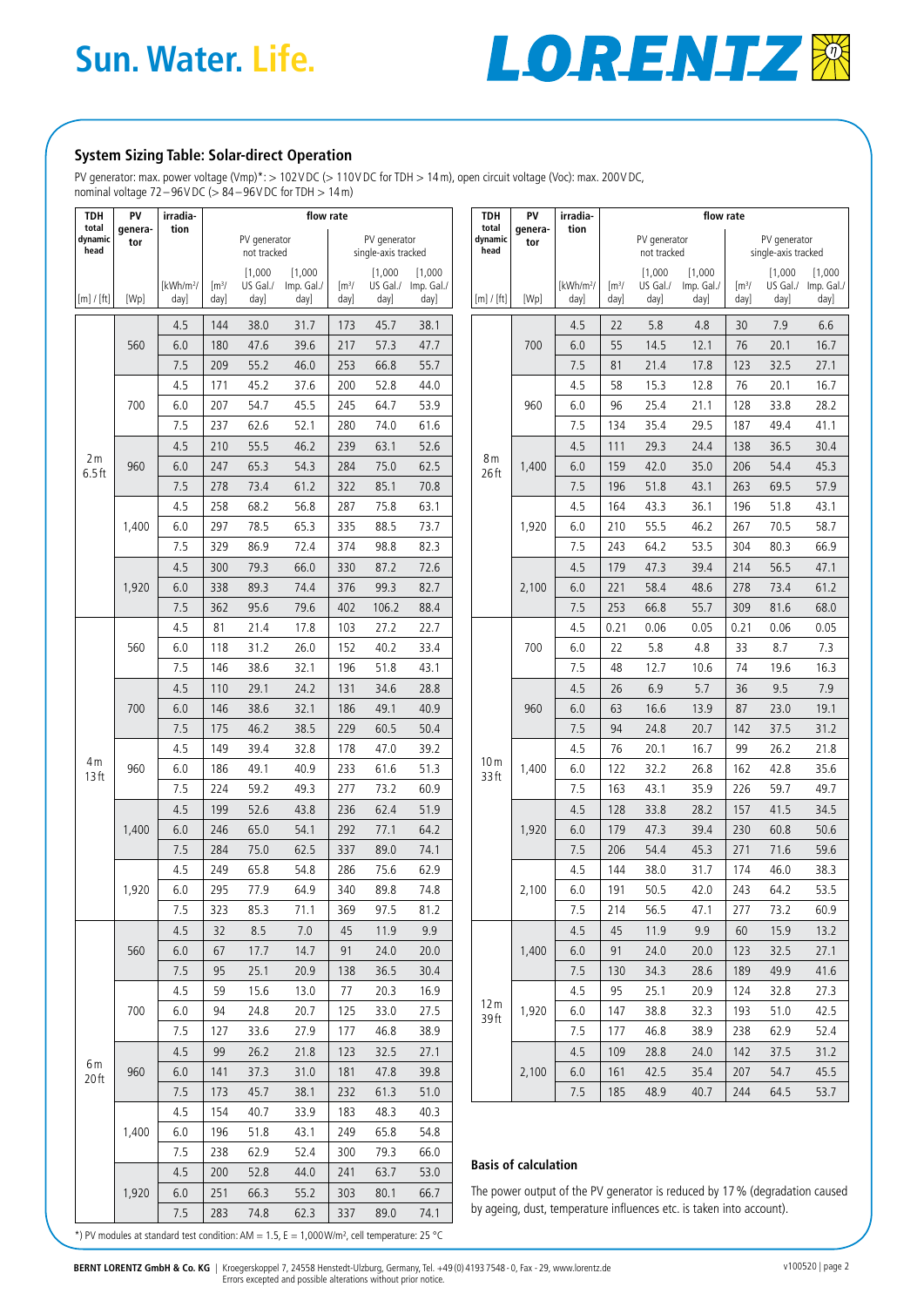## **Sun. Water. Life.**



#### **Chart: Solar-direct Operation**

PV generator: max. power voltage (Vmp)\*: > 102VDC (> 110VDC for TDH > 14m), open circuit voltage (Voc): max. 200VDC, nominal voltage 72–96VDC (> 84 –96VDC for TDH > 14m)



 $\sqrt{ }$ 

#### **Chart: Battery Operation**

battery, DC power supply: nominal voltage 96VDC



|                | total dynamic<br>head (TDH) |                     | flow rate          | power<br>input | current<br>input |      |
|----------------|-----------------------------|---------------------|--------------------|----------------|------------------|------|
| [m]            | [ft]                        | [m <sup>3</sup> /h] | <b>IUS Gal./hl</b> | [Imp. Gal./h]  | [W]              | [A]  |
| $\overline{2}$ | 6.6                         | 33                  | 8,720              | 7,260          | 1,270            | 13.2 |
| 4              | 13                          | 31                  | 8.190              | 6,820          | 1.260            | 13.1 |
| 6              | 20                          | 28.5                | 7,530              | 6,270          | 1,250            | 13.0 |
| 8              | 26                          | 25.4                | 6,710              | 5,590          | 1,240            | 12.9 |
| 10             | 33                          | 21.4                | 5,650              | 4,710          | 1,230            | 12.8 |
| 12             | 39                          | 16.4                | 4,330              | 3,610          | 1.200            | 12.5 |
| 14             | 46                          | 8.1                 | 2,140              | 1,780          | 1.180            | 12.3 |
| 16             | 53                          | $\Omega$            | 0                  | $\theta$       | 700              | 7.3  |



\*) PV modules at standard test condition: AM =  $1.5$ , E =  $1,000$ W/m<sup>2</sup>, cell temperature: 25 °C